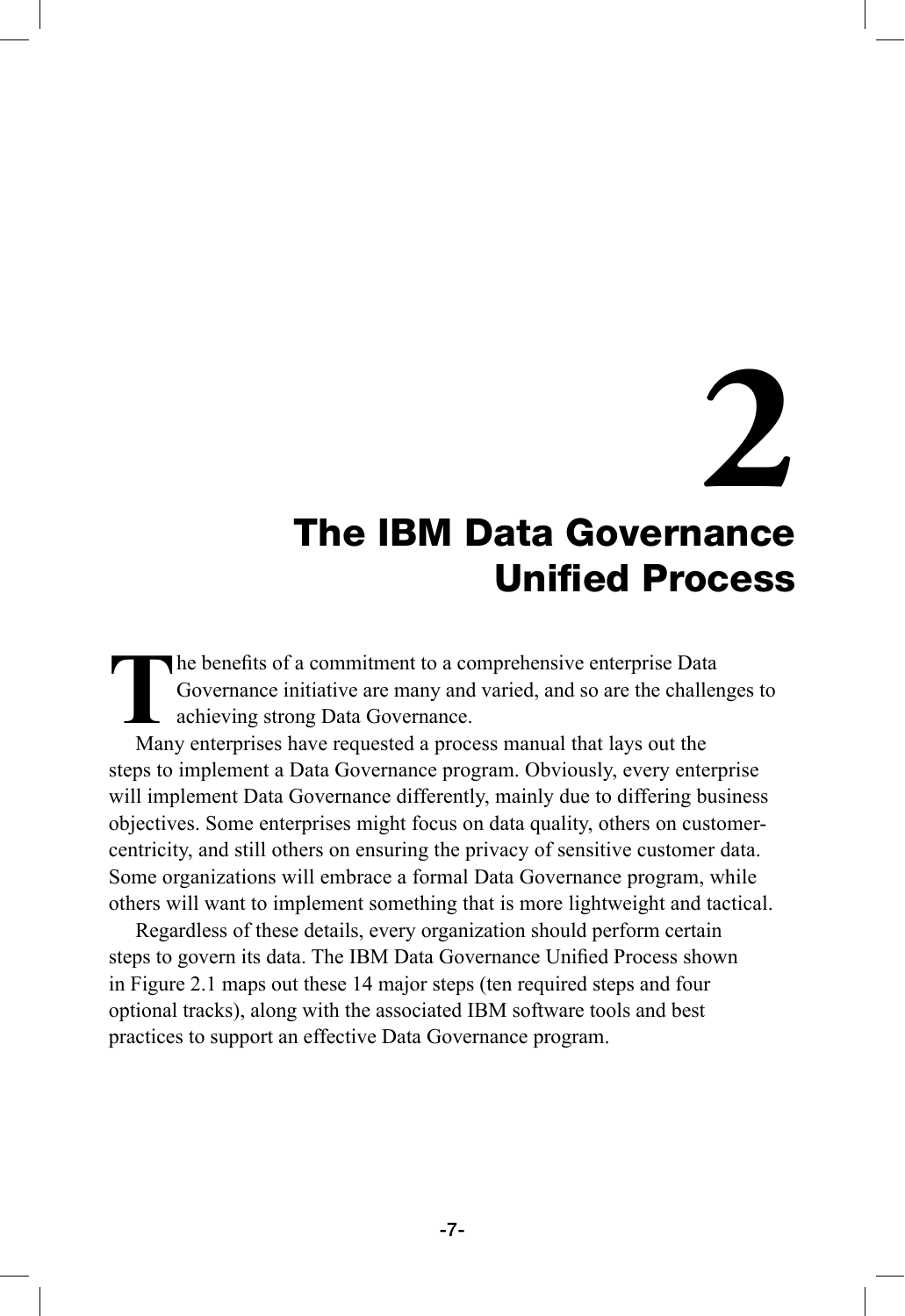

Figure 2.1: An overview of the IBM Data Governance Unified Process.

The ten required steps are necessary to lay the foundations for an effective Data Governance program. An enterprise will then select one or more of the four optional tracks, namely Master Data Governance, Analytics Governance, Security and Privacy, and Information Lifecycle Governance. Finally, the Data Governance Unified Process needs to be measured, and the results conveyed to executive sponsors, on a regular basis.

Let's walk through the steps in the figure in further detail:

# *1. Define the business problem.*

 The main reason that Data Governance programs fail is that they do not identify a tangible business problem. It is imperative that the organization defines the initial scope of the Data Governance program around a specific business problem, such as a failed audit, a data breach, or the need for improved data quality for risk-management purposes. Once the Data Governance program begins to tackle the identified business problems, it will receive support from the business functions to extend its scope to additional areas.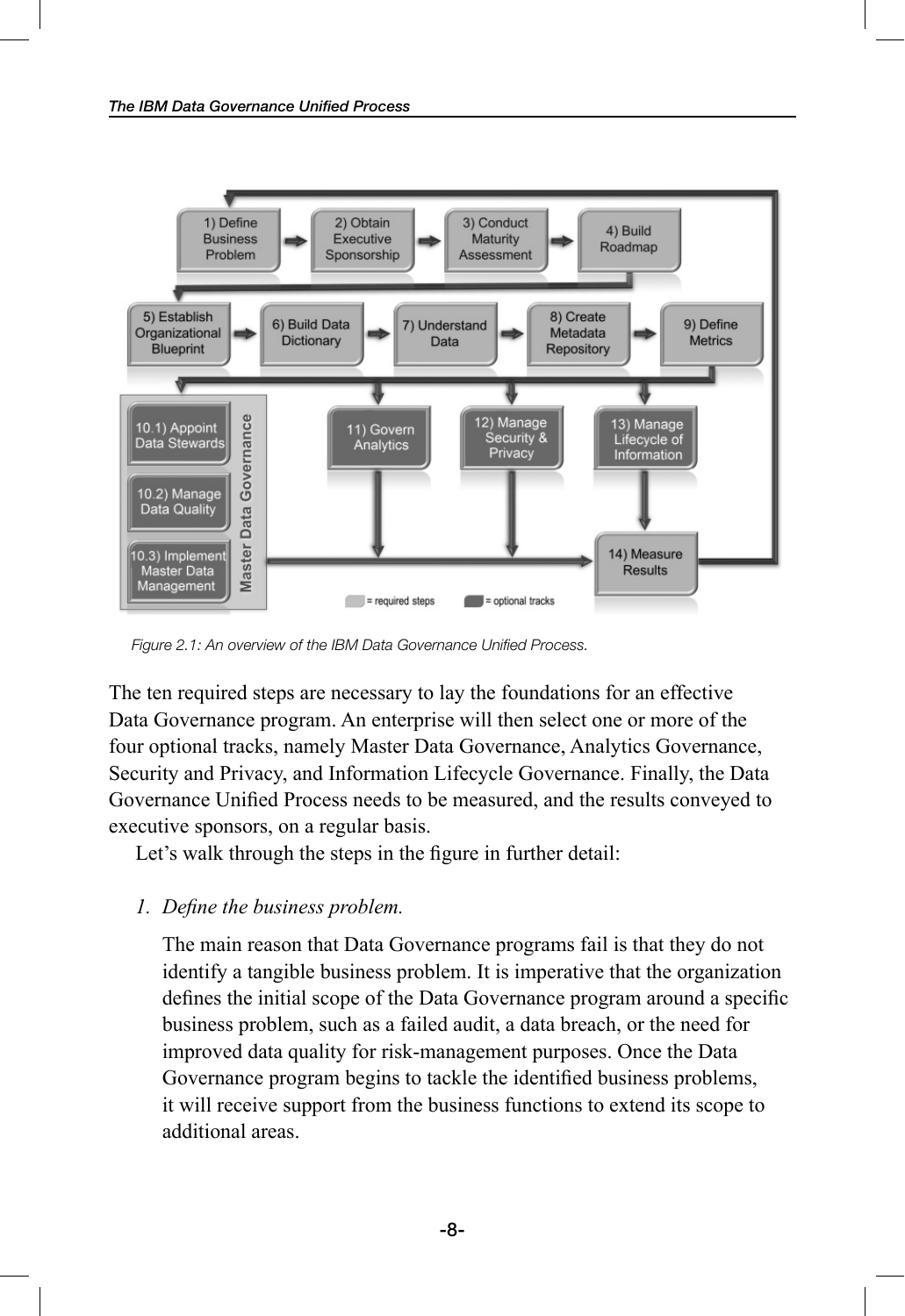### *2. Obtain executive sponsorship.*

 It is important to establish sponsorship from key IT and business executives for the Data Governance program. The best way to obtain this sponsorship is to establish value in terms of a business case and "quick hits." For example, the business case might be focused on householding and name-matching, to improve the quality of data to support a customercentricity program.

 As with any important program, the organization needs to appoint an overall owner of Data Governance. Organizations have historically identified the chief information security officer as the owner of Data Governance. Today, however, the ownership of Data Governance tends to reside within the CIO's office, in either the business intelligence or data architecture area. Data Governance leadership might also reside with the chief risk officer, especially in banks. A growing number of enterprises are staffing Data Governance roles on a full-time basis, with titles such as "data steward" indicating the importance of treating data as an enterprise asset. Regardless of title, the responsibility assigned to this role must be high enough in the executive ranks to ensure that the Data Governance program drives meaningful change.

*3. Conduct a maturity assessment.*

 Every organization needs to conduct an assessment of its Data Governance maturity, preferably on an annual basis. The IBM Data Governance Council has developed a maturity model based on 11 categories (discussed in Chapter 5), such as "Data Risk Management and Compliance," " Value Creation," and "Stewardship." The Data Governance organization needs to assess the organization's current level of maturity (current state) and the desired future level of maturity (future state), which is typically 12 to 18 months out. This duration must be long enough to produce results, yet short enough to ensure continued buy-in from key stakeholders.

*4. Build a roadmap.*

 The Data Governance organization needs to develop a roadmap to bridge the gap between the current state and the desired future state for the 11 categories of Data Governance maturity. For example, the Data Governance organization might review the maturity gap for Stewardship and determine that the enterprise needs to appoint data stewards to focus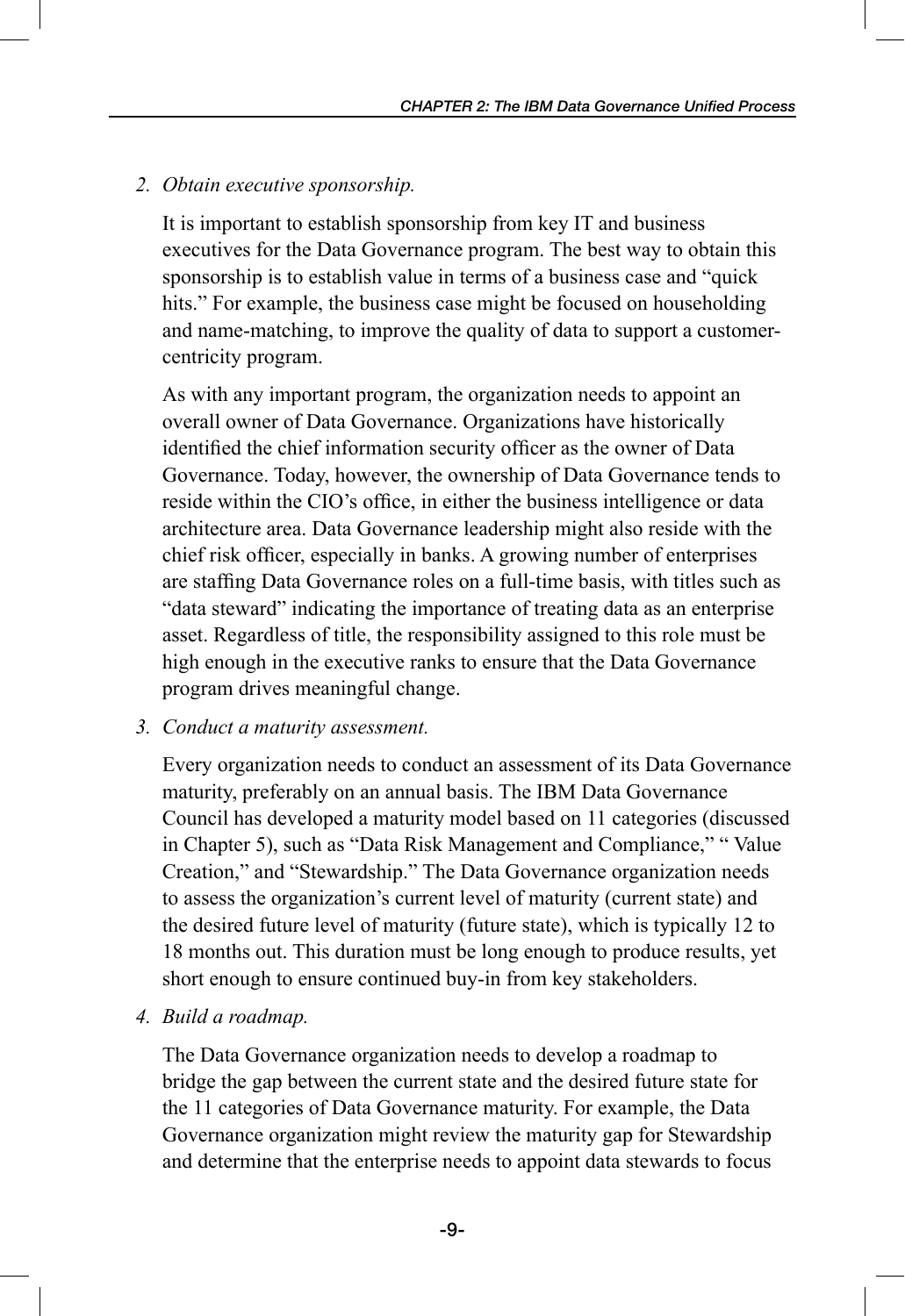on targeted subject areas such as customer, vendor, and product. The Data Governance program also needs to include "quick hits"—areas where the initiative can drive near-term business value.

*5. Establish an organizational blueprint.*

 The Data Governance organization needs to build a charter to govern its operations, and to ensure that it has enough authority to act as a tiebreaker in critical situations. Data Governance organizations operate best in a three-tier format. The top tier is the Data Governance council, which consists of the key functional and business leaders who rely on data as an enterprise asset. The middle tier is the Data Governance working group, which consists of middle managers who meet more frequently. The final tier consists of the data stewardship community, which is responsible for the quality of the data on a day-to-day basis.

*6. Build the data dictionary.*

 Effective management of business terms can help ensure that the same descriptive language applies throughout the organization. A data dictionary or business glossary is a repository with definitions of key terms. It is used to gain consistency and agreement between the technical and business sides of an organization. For example, what is the definition of a "customer"? Is a customer someone who has made a purchase, or someone who is considering a purchase? Is a former employee still categorized as an "employee"? Are the terms "partner" and "reseller" synonymous? These questions can be answered by building a common data dictionary. Once implemented, the data dictionary can span the organization to ensure that business terms are tied via metadata to technical terms, and that the organization has a single, common understanding.

*7. Understand the data.*

Someone once said, "You cannot govern what you do not first understand." Few applications stand alone today. Rather, they are made up of systems, and "systems of systems," with applications and databases strewn all over the enterprise, yet integrated, or at least interrelated. The relational database model actually makes matters worse by fragmenting business entities for storage. But how is everything related? The Data Governance team needs to discover the critical data relationships across the enterprise.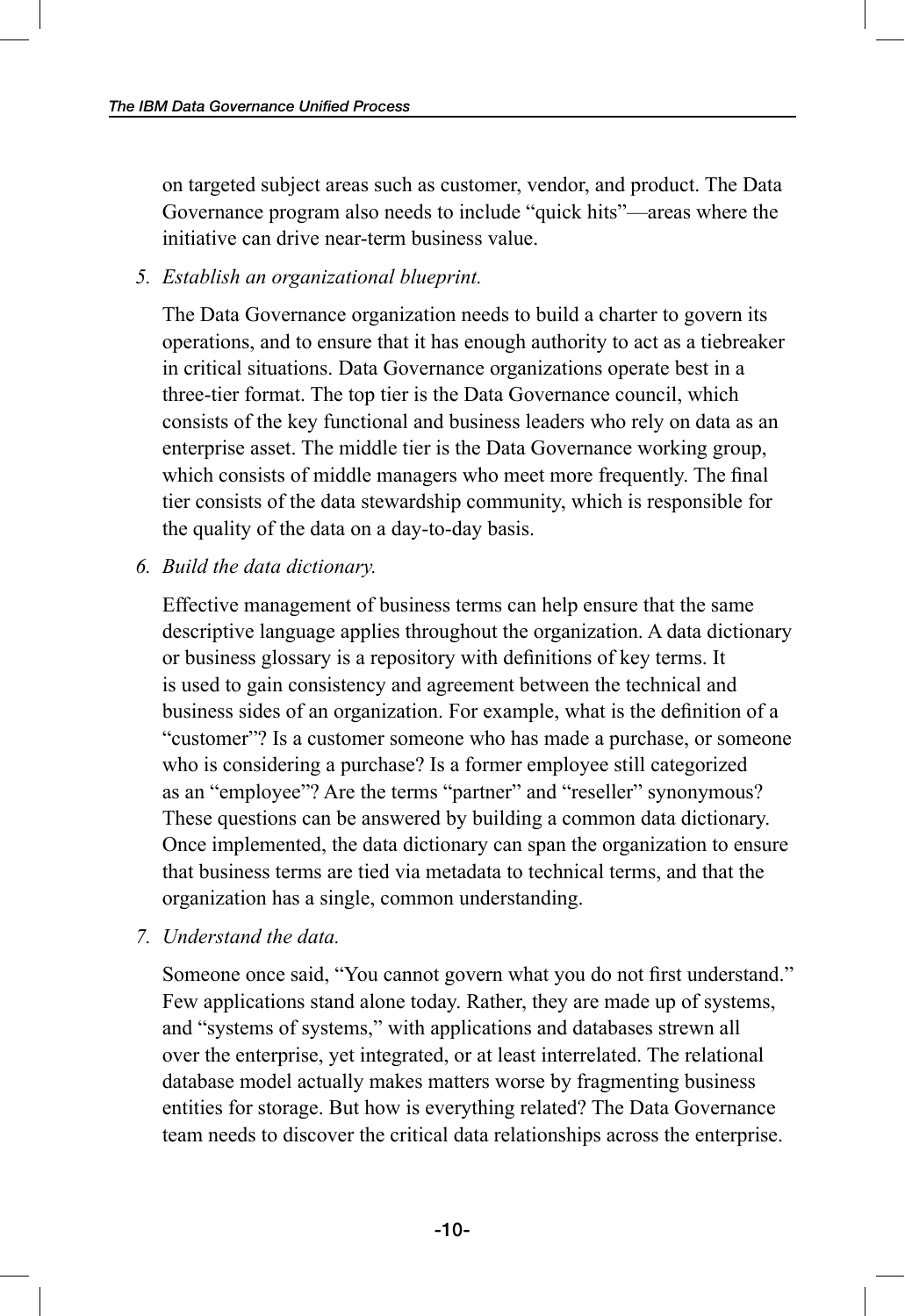Data discovery may include simple and hard-to-find relationships, as well as the locations of sensitive data within the enterprise's IT systems.

*8. Create a metadata repository.*

 Metadata is data about data. It is information regarding the characteristics of any data artifact, such as its technical name, business name, location, perceived importance, and relationships to other data artifacts in the enterprise. The Data Governance program will generate a lot of business metadata from the data dictionary and a lot of technical metadata during the discovery phase. This metadata needs to be stored in a repository so that it can be shared and leveraged across multiple projects.

9. Define metrics.

 Data Governance needs to have robust metrics to measure and track progress. The Data Governance team must recognize that when you measure something, performance improves. As a result, the Data Governance team must pick a few Key Performance Indicators (KPIs) to measure the ongoing performance of the program. For example, a bank will want to assess the overall credit exposure by industry. In that case, the Data Governance program might select the percentage of null Standard Industry Classification (SIC) codes as a KPI, to track the quality of risk management information.

These are the first nine required steps. The final required step is discussed later in this chapter. The enterprise also needs to select at least one of the four optional Data Governance tracks (Master Data Governance, Analytics Governance, Security and Privacy, and Information Lifecycle Governance).

Let's select the Master Data Governance optional track and walk through the application of its required sub-steps. The organization will need to ensure that the business problem (such as customer-centricity) is clearly articulated, and that executive sponsors are identified in the business and in IT. The organization will conduct a short Data Governance maturity assessment and define a roadmap. There needs to be some level of Data Governance organization to align the business and IT, to ensure near-term benefits. Business terms such as "customer" need to be clearly defined, especially if "customer" is one of the master data domains. The Data Governance organization needs to understand existing data sources and critical data elements. The business definitions, and the technical metadata from the discovery process, need to be captured within a metadata repository. Finally, the Data Governance organization needs to establish KPIs,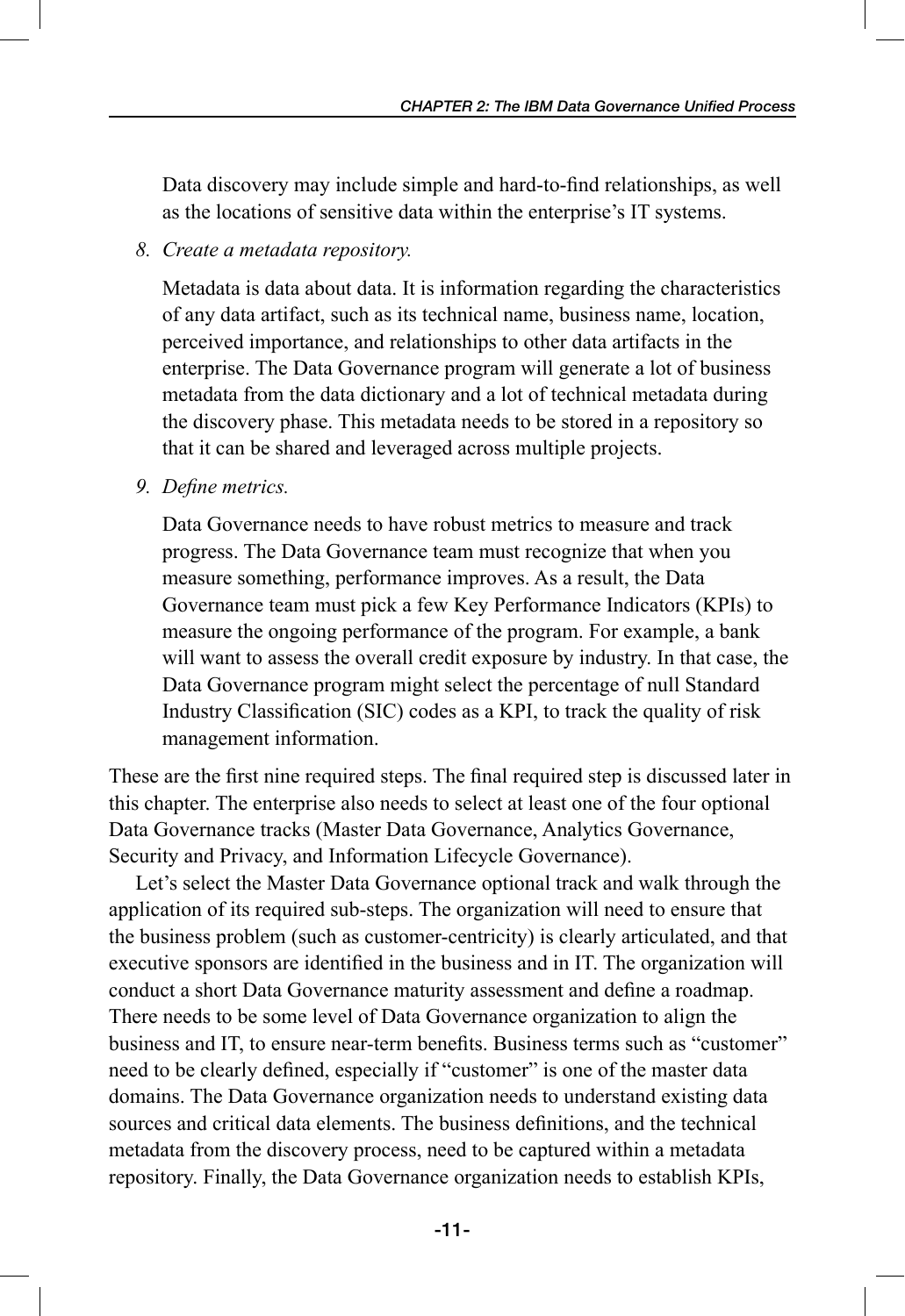such as a reduction in customer duplicates, to measure the ongoing performance of the Master Data Governance program.

The level of emphasis on the required steps will vary based on the optional tracks that have been selected for Data Governance. As an example, let's review how step 7 ("Understand the Data") might be applied differently, based on the optional track or tracks selected. The Master Data Governance track will involve understanding the critical data elements to facilitate the mapping of sources to targets. The Analytics Governance track will involve understanding the relationship between key reports and critical data elements. The Security and Privacy track will involve understanding the location of sensitive data. Finally, the Information Lifecycle Governance track will enable the enterprise to understand the location of business objects, such as customer, as a precursor to an archiving project.

We will discuss these topics in greater detail in subsequent chapters, so we will just cover a few sample questions and potential focus areas for the remainder of this chapter. Here is a short description of the optional tracks within the IBM Data Governance Unified Process:

#### *10. Govern master data.*

 The most valuable information within an enterprise—the business-critical data about customers, products, materials, vendors, and accounts—is commonly known as *master data*. Despite its importance, master data is often replicated and scattered across business processes, systems, and applications throughout the enterprise. Governing master data is an ongoing practice, whereby business leaders define the principles, policies, processes, business rules, and metrics for achieving business objectives, by managing the quality of their master data.

 Challenges regarding master data tend to bedevil most organizations, but it is not always easy to get the right level of business sponsorship to fix the root cause of the issues. As a result, it is important to justify an investment in a master data initiative. For example, consider an organization such as a bank, which is sending multiple pieces of mail to the same household. This bank can establish a quick return on investment by cleansing its customer data to create a single view of "household." The bottom line is that the vast majority of Data Governance programs deal with issues around data stewardship, data quality, master data, and compliance.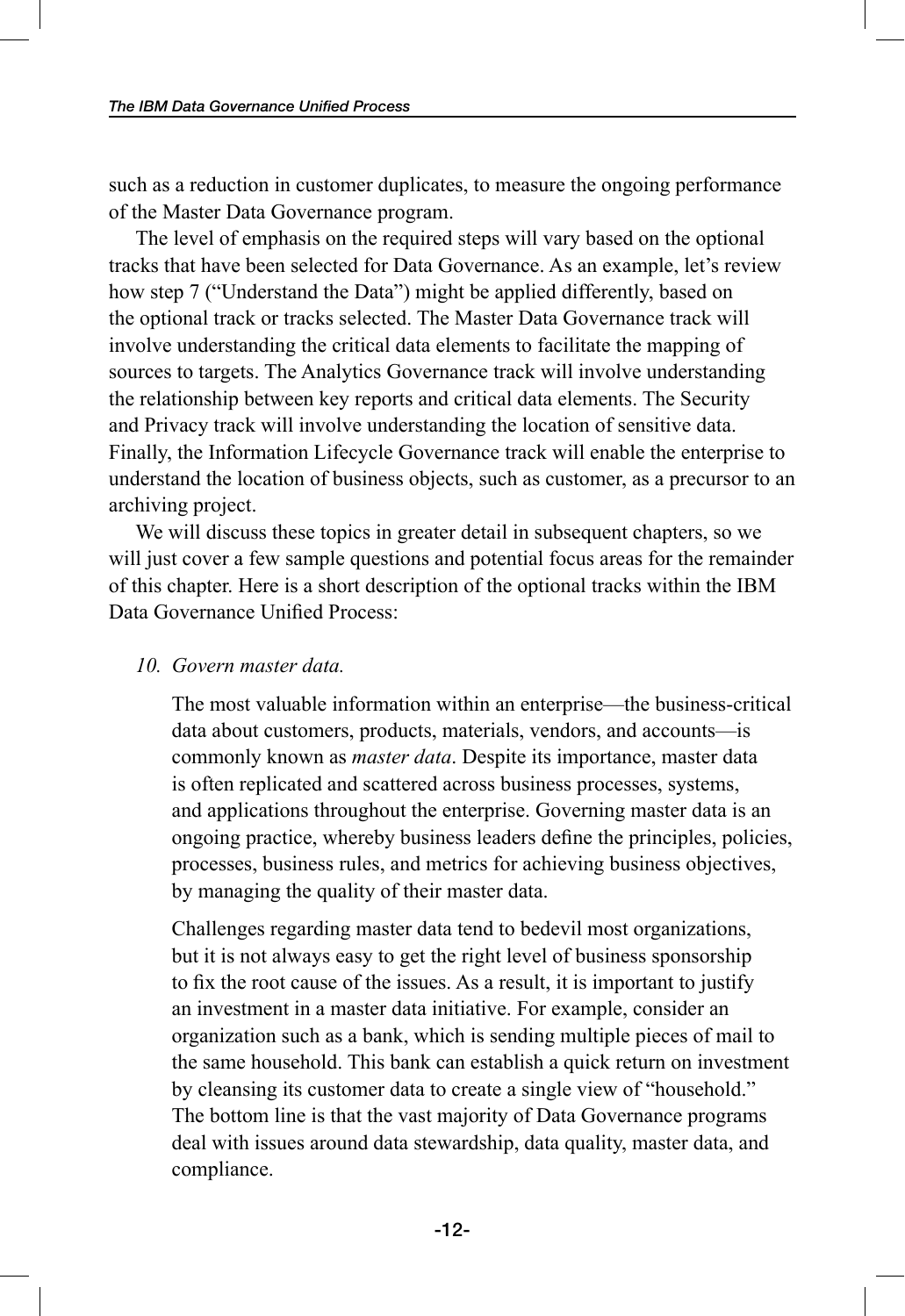# *11. Govern analytics.*

 Enterprises have invested huge sums of money to build data warehouses to gain competitive insight. However, these investments have not always yielded results; as a consequence, businesses are increasingly scrutinizing their investments in analytics. We define the "Analytics Governance" track as the setting of policies and procedures to better align business users with the investments in analytic infrastructure. Data Governance organizations need to ask the following questions:

- ❏ How many users do we have for our data, by business area?
- ❏ How many reports do we create, by business area?
- ❏ Do the users derive value from these reports?
- ❏ How many report executions do we have per month?
- ❏ How long does it take to produce a new report?
- ❏ What is the cost of producing a new report?
- ❏ Can we train the users to produce their own reports?

 Many organizations will want to set up a Business Intelligence Competency Center (BICC) to educate users, evangelize business intelligence, and develop reports.

*12. Manage security and privacy.*

 Data Governance leaders, especially those who report in to the chief information security officer, often have to deal with issues around data security and privacy. Some of the common data security and privacy challenges include the following:

- ❏ Where is our sensitive data?
- ❏ Has the organization masked its sensitive data in non-production environments (development, testing, and training) to comply with privacy regulations?
- ❏ Are database audit controls in place to prevent privileged users, such as DBAs, from accessing private data, such as employee salaries and customer lists?